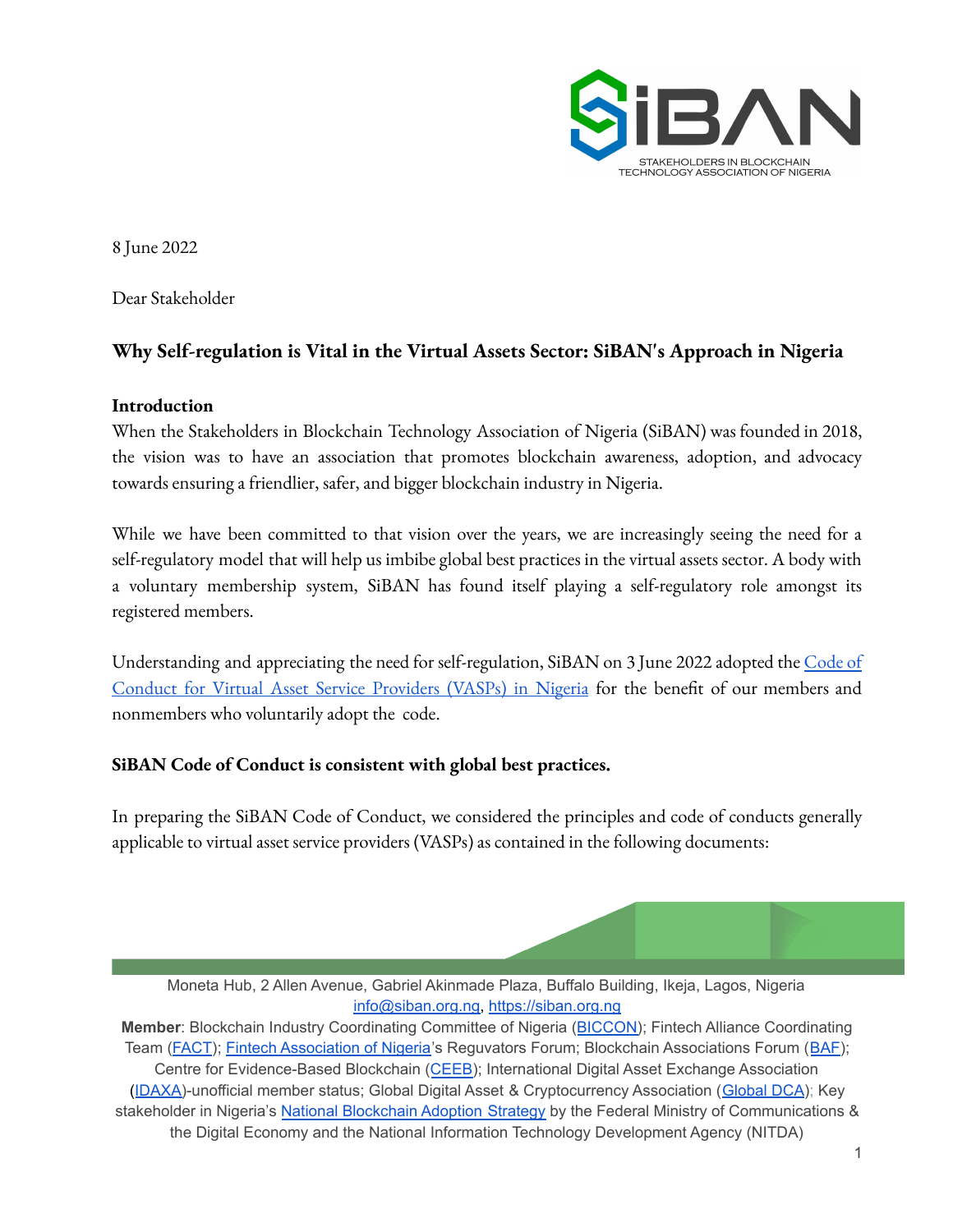

- The Cayman Islands' Statement of Principles: Conduct of Virtual Asset Services;
- The Global Digital Asset & Cryptocurrency Association's (Global DCA) Code of Conduct; and
- The New Rules on Issuance, Offering Platforms and Custody of Digital Assets issued by the Securities and Exchange Commission (SEC), Nigeria, on 11 May 2022, which, amongst other things, sets out the obligations of VASPs in Nigeria.

At SiBAN, our philosophy and plan for self-regulation in Nigeria's blockchain industry is clear and in the best interest of our nascent industry.

What follows are SiBAN's philosophy on self-regulation. First, we provide four reasons why self-regulation is vital. Second, we briefly discuss how self-regulation will work and benefit all stakeholders towards securing the future of our industry. These benefit from the SiBAN Policy & Regulation Committee's engagement with the International Organization of Securities Commissions (IOSCO) SRO Consultative Committee's *Model for Self-Regulation*. And third, we seek your support and collaboration as a stakeholder in Nigeria's emerging virtual assets sector.

# **Why Self-regulation is vital**

## **1. Foster integrity in the blockchain & crypto marketplace.**

First, self-regulation fosters integrity in the marketplace and among participants. As blockchain-industry players, we are knowledgeable about the underlying technology which powers digital assets. We are familiar with the complex nature of the industry as well as the products and services marketed by players in the industry. This puts us in a strong position to implement self-regulatory policies.

As acknowledged and pointed out by the International Organization of Securities Commissions (IOSCO) SRO Consultative Committee, "the broad objectives of self-regulation are the same as those identified for government regulation of financial markets in the IOSCO Objectives and Principles of Securities Regulation: to preserve market integrity (fair, efficient and transparent markets), to preserve financial integrity (reduce systemic risk) and to protect investors".<sup>1</sup>

<sup>1</sup> *Model for Effective Regulation: Report of the SRO Consultative Committee of the International Organization of Securities Commissions*, May 2000, 2, <https://www.iosco.org/library/pubdocs/pdf/IOSCOPD110.pdf>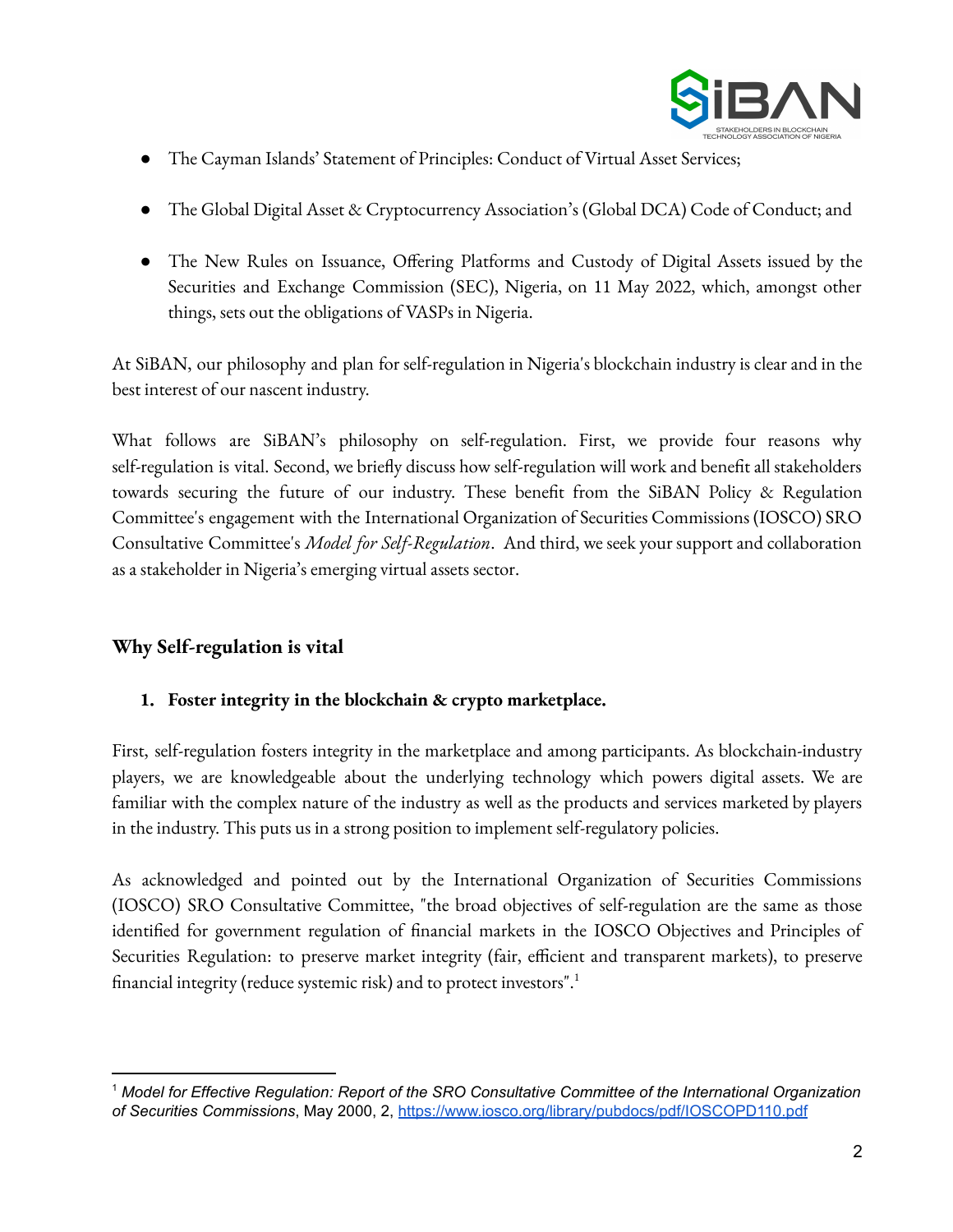

The vital role SROs play in a nascent and fast-growing industry such as the virtual assets sector cannot be overemphasized. "[W]hether established by legal mandate or organized voluntarily by industry", states the Chief Executive Officer (CEO) of Global Digital Asset & Cryptocurrency Association (Global DCA), SROs "can serve as a powerful force for bolstering public trust and encouraging industry growth, especially when it comes to cryptocurrency."<sup>2</sup>

#### **2. Define and encourage adherence to standards of best practice.**

Second, as a private association, SiBAN wishes to—as put by IOSCO in its work on self-regulation—"define and encourage adherence to standards of best practice among its participants".<sup>3</sup>

This is self-regulation that typically "focuses on oversight of the market itself, qualification standards for market intermediation and oversight of the business conduct of intermediaries including their relationship with their client market-users". 4

At SiBAN, we realize that we will need the adoption of ethical standards which go beyond government regulation. With our volunteer network, we will adopt our own codes of conduct and procedural rules, and then enforce these codes and rules in our community of registered members.

# **3. Achieve effective self-regulation in the (near) absence of regulation in the virtual asset sector.**

Third, self-regulation has proven to be effective regulation. As a self-regulatory association, SiBAN will be engaging its member market participants with a sound knowledge of the market to draft the rules that will ensure fair markets, consumer protection, investment safety, etc. amongst our registered members.

Because the rules are made by market participants themselves, there is a higher degree of acceptability and cooperation. This boosts compliance. Self-regulation inherently secures industry representation and participation.

Essentially, with its self-regulatory work, SiBAN will be ensuring investor protection by working towards a fair, efficient, and transparent virtual assets market. Besides, in the current state of virtual assets

<sup>&</sup>lt;sup>2</sup> Gabriella Kusz, 'Inclusivity In SROs Leads To SRO Effectiveness', Talk Markets, 5 May 2022, <https://talkmarkets.com/content/inclusivity-in-sros-leads-to-sro-effectiveness?post=351352>

<sup>3</sup> *Model for Effective Regulation: Report of the SRO Consultative Committee of the International Organization of Securities Commissions*, May 2000, 2, <https://www.iosco.org/library/pubdocs/pdf/IOSCOPD110.pdf>

<sup>4</sup> *Model for Effective Regulation: Report of the SRO Consultative Committee of the International Organization of Securities Commissions*, May 2000, 3, <https://www.iosco.org/library/pubdocs/pdf/IOSCOPD110.pdf>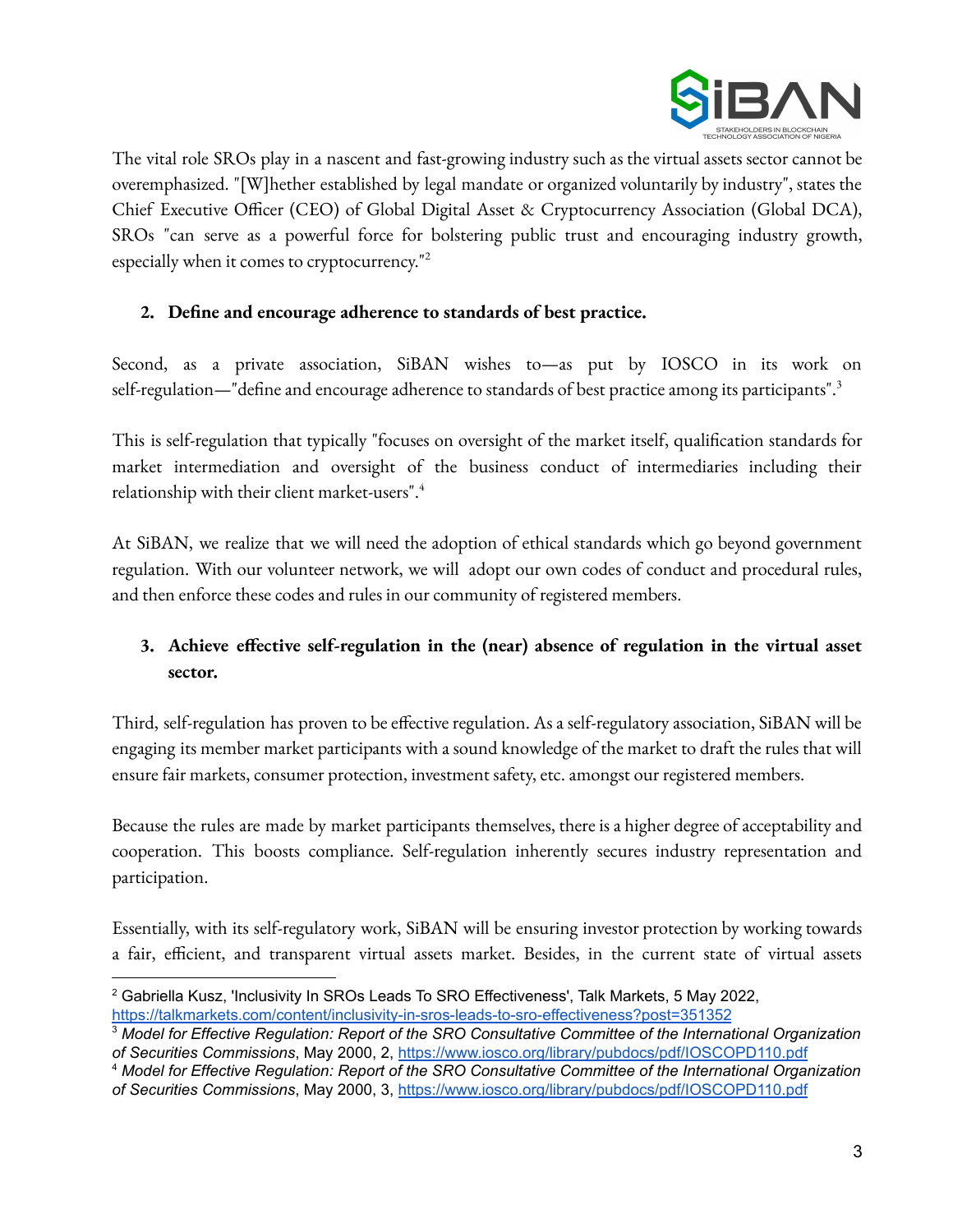

regulation in Nigeria, self-regulation serves as a self-governing system, helping to check against bad actors in the space. Even in a sector where regulation is present, self-regulation can finely complement and reinforce principles and practices that government regulation enforces.

# **4. Be more responsive to constantly changing market conditions in the blockchain & crypto space.**

Finally, with industry participants' relative expertise and experience regarding operations and practices in the market, we will be able to respond quicker and more flexibly to changing market conditions by reviewing or updating these codes and rules periodically in response to changing market conditions in the virtual assets sector.

Out of economic, reputational, and regulatory self-interest, SiBAN is motivated to act responsibly by developing best practices and policing our members in the virtual assets market. If we do not police the market effectively, innovators will lose business to other markets where there is a fair, transparent, and efficient market with consumer protection and investor confidence.

## **How Self-regulation is in every stakeholders' best interest**

#### **1. Self-regulation share the same primary objectives as government regulation**

First, the IOSCO SRO Consultative Committee recommends that government regulators should recognize self-regulatory organizations (SROs). According to its recommendation:

*"Government regulators recognize that SROs have the same primary objectives as statutory regulators (i.e., protect investors, ensure fair and efficient markets and reduce systemic risk) and rely on the SROs to execute their responsibilities accurately, completely, effectively and efficiently in accordance with their governing documents or delegation orders."*

Also, as aptly put by the IOSCO SRO Consultative Committee:

*"Self-policing systems and the general concept of self-regulation work because of the business incentive to operate a fair, financially sound and competitive marketplace. Reputation and competition are powerful motivating forces for sustained proper behavior, especially in today's global environment*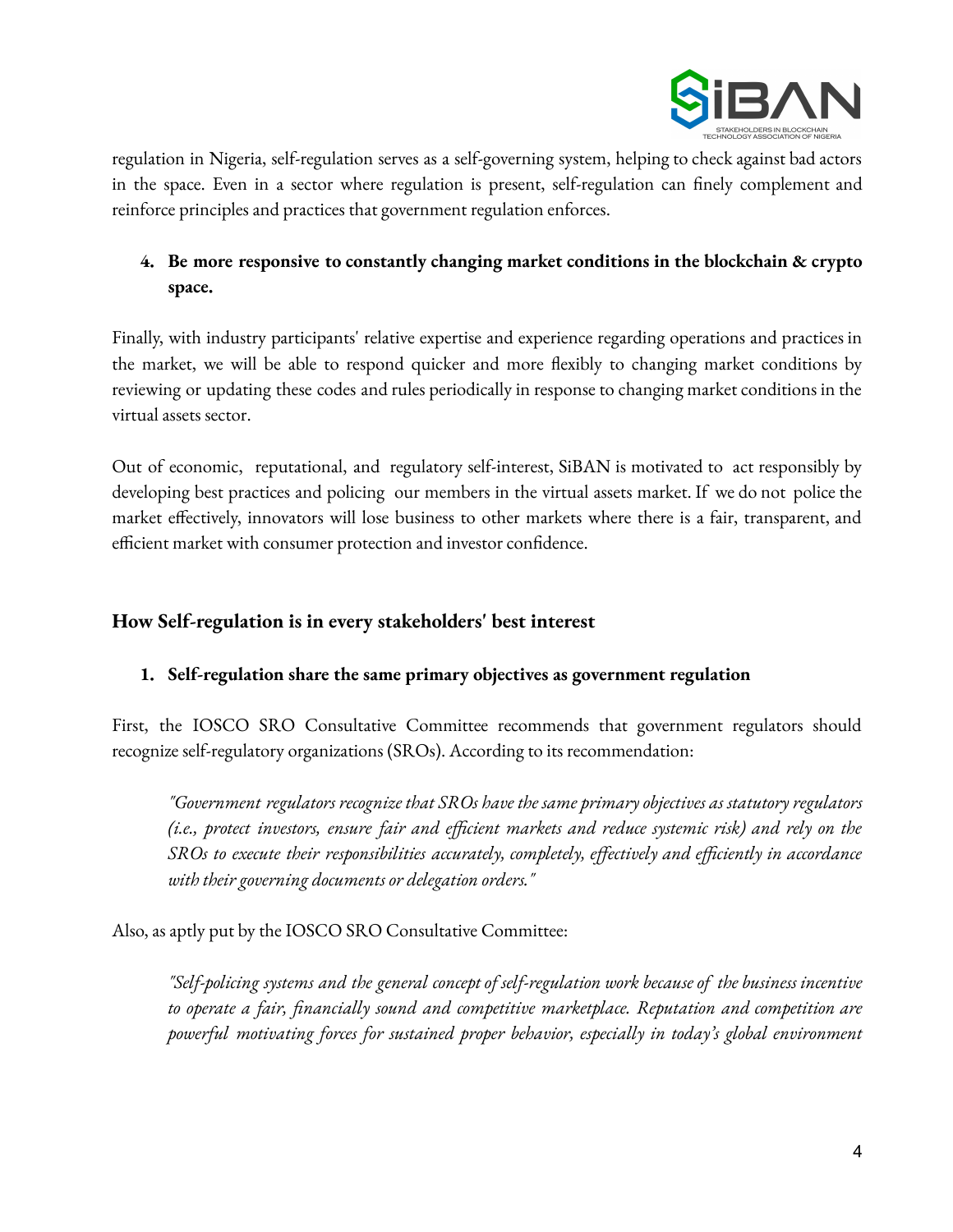

*where market participants have virtually immediate, 24-hour access to a range of competing markets and products."* 5

We agree with the IOSCO SRO Consultative Committee and wish to adopt for SiBAN global best practices towards ensuring a fair, efficient, and transparent market in Nigeria's virtual assets sector.

## 2. **Self-regulation by industry participants does not equate to self-interest.**

Though SiBAN advocates self-regulation, this should not be mistaken for self-interest. Our self-regulatory framework will be based on accountability and transparency. For example, our code of conduct, and the disciplinary actions we take, will be accessible to the members of the public.

Other measures include maintaining an open engagement system involving both industry players and public representatives in SiBAN's self-regulatory structures and activities and encouraging public participation in our deliberations. These measures will ensure that we adhere to professional standards of behavior on matters, including confidentiality and procedural fairness.

## **3. Self-regulation to be fully funded by industry participants.**

Towards ensuring that self-regulation works for us, SiBAN will strongly encourage all industry participants to commit themselves to self-regulation by demonstrating willingness to pay for or fund self-regulation. Similar to successful self-regulatory models around the world, SiBAN will be entirely funded by industry participants.

# **Self-regulatory practices and objectives to be adopted by SiBAN**

## **1. SiBAN will be adopting regulatory practices and objectives modeled along the recommendations of the IOSCO SRO Consultative Committee**

- Adopting codes of conduct and procedural rules for the virtual asset industry generally and specific rules for market segments;
- Enforcing rules and regulations through investigations and disciplinary actions;
- Conducting fitness screening for access to Nigeria's blockchain & crypto marketplace;
- Conducting financial/operations and sales practice examinations;

<sup>5</sup> *Model for Effective Regulation: Report of the SRO Consultative Committee of the International Organization of Securities Commissions*, May 2000, 5, <https://www.iosco.org/library/pubdocs/pdf/IOSCOPD110.pdf>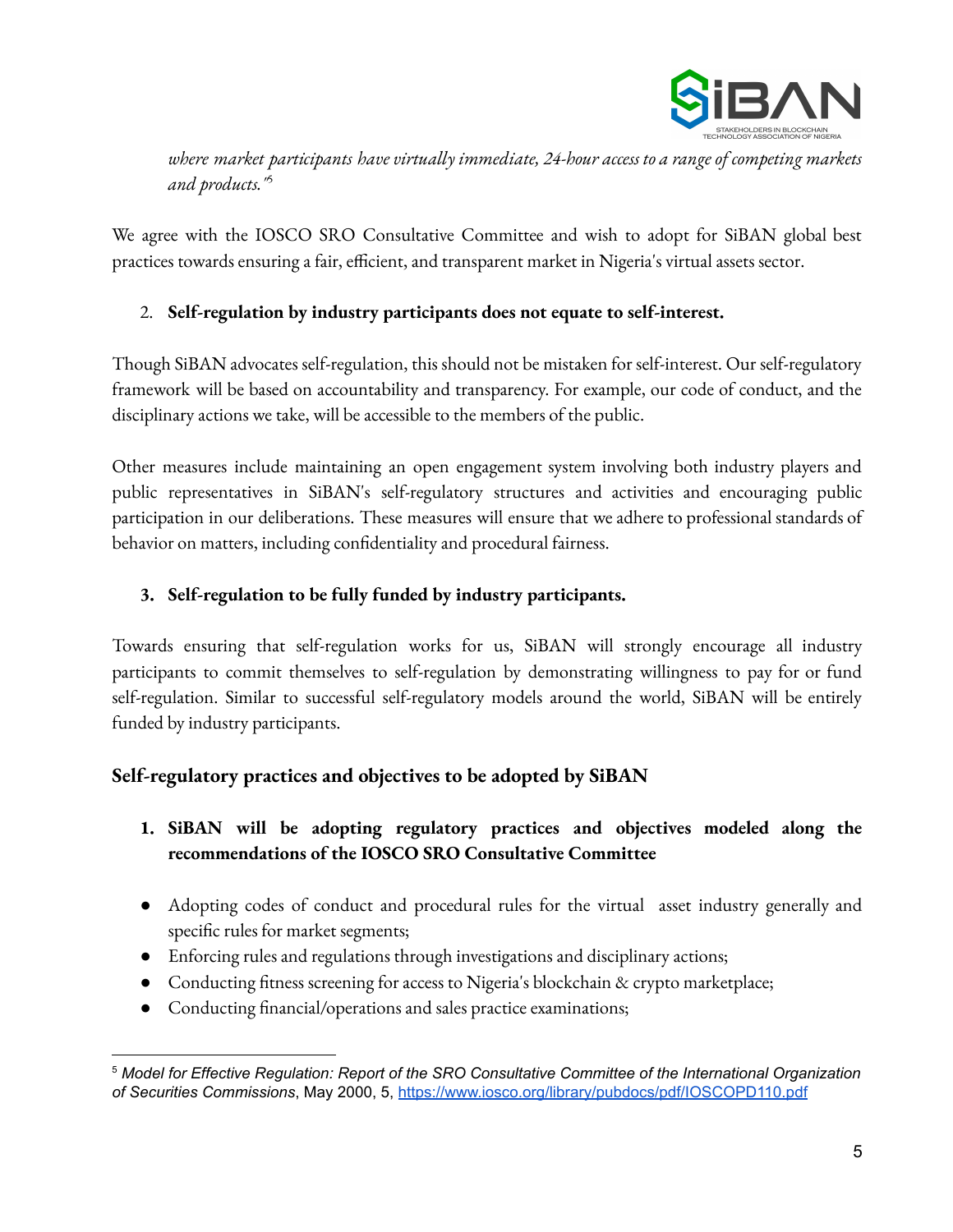

- Handling complaints submitted to us by customers of both individual and corporate members registered with us;
- Having surveillance programs to detect violative conduct;
- Sharing information and cooperating with other SROs and government regulators and law enforcement agencies; and
- Providing a dispute resolution forum. 6

As a pro-innovation and pro-regulation association, SiBAN considers the need for a regulatory approach that "minimizes cost burdens while maximizing investor confidence and fairness in the market and contributes to the reduction of systemic risk".

A situation where businesses migrate to other jurisdictions with lower regulatory costs because the costs of regulation outweigh the benefits must be avoided.

## **2. SiBAN to operate the IOSCO SRO Consultative Committee's template for self-regulation.**

Consistent with the self-regulatory practices and objectives outlined above, SiBAN has considered the template recommended by the IOSCO SRO Consultative Committee for adoption. This template has the following list of basic areas:

- Internal rulemaking procedures;
- Authorization and access to marketplace, including fitness/qualification standards for market intermediaries;
- Establishment and enforcement of financial, operational, and sales practice standards;
- Surveillance of market activity;
- Investigation, prosecution and adjudication of rule violations;
- Administration of a dispute resolution forum;
- Development and implementation of education programs for market participants and public investors; and
- Sharing information and cooperating with other SROs and statutory regulators. 7

<sup>6</sup> *Model for Effective Regulation: Report of the SRO Consultative Committee of the International Organization of Securities Commissions*, May 2000, 6, <https://www.iosco.org/library/pubdocs/pdf/IOSCOPD110.pdf>

<sup>7</sup> *Model for Effective Regulation: Report of the SRO Consultative Committee of the International Organization of Securities Commissions*, May 2000, 10, <https://www.iosco.org/library/pubdocs/pdf/IOSCOPD110.pdf>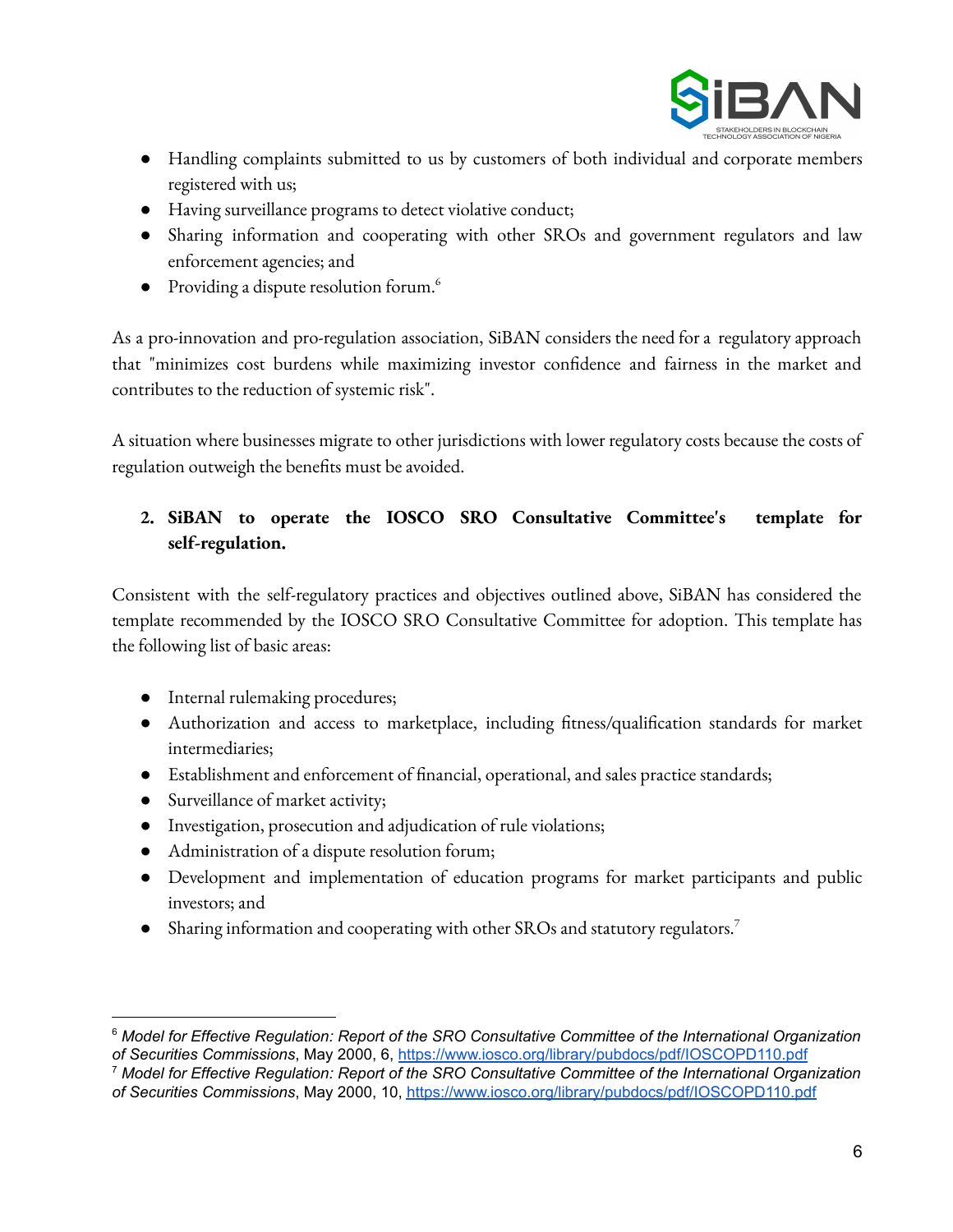

We realize that the above task is a demanding one, but it is a task that we at SiBAN are committed to continually pursue and improve upon. This is in our industry's best interest. And we believe that this will also benefit the good work relevant regulators are doing or will do in the industry towards ensuring a fair, transparent, and efficient virtual assets market.

# **3. SiBAN to access global advisory on self-regulation of the digital assets industry through the Global Digital Asset & Cryptocurrency Association (Global DCA)**

Global DCA is currently the largest self-regulatory digital asset & cryptocurrency association in the United States. Both SiBAN and Global DCA share common values about the digital assets industry. In March 2021, SiBAN signed a Memorandum of [Understanding](https://siban.org.ng/siban-and-global-dca-sign-mou-on-blockchain-cryptocurrency-education-policy-and-regulation/) (MoU) with Global DCA for international collaboration on blockchain & cryptocurrency education, policy, and regulation in March 2021.

Established "to guide the evolution of digital assets, cryptocurrencies, and the underlying blockchain technology within a regulatory framework", Global DCA helps to "build public trust, foster market integrity, and maximize economic opportunity for all participants".

Global DCA boasts an *[Advisory](https://global-dca.org/advisory-board/) Board* that is a collective of distinguished and well-regarded international financial sector and blockchain industry executives, innovators, and thought leaders.

Because we understand and appreciate that digital assets are inherently globalized and because we realize the vital role collaboration plays, SiBAN will have access to global advisory from Global DCA. Having access to the Global DCA Advisory Board is critical to our shared mission of advancing credible and modern self-regulation in the digital assets industry.

The CEO of Global DCA, Gabriella Kusz, was a guest speaker at last month's Legal Business [Conference](https://guardian.ng/features/experts-call-for-lawyers-involvement-in-digital-assets/amp/) [2022](https://guardian.ng/features/experts-call-for-lawyers-involvement-in-digital-assets/amp/) on regulating blockchain, FinTech, and innovation in Nigeria. Amongst other issues, she spoke on the vital role self-regulation plays in the digital assets industry.

# **Conclusion**

We draw five conclusions. First, SiBAN strongly believes that with proper implementation, self-regulation in Nigeria's blockchain & crypto space can lead to "efficient rules, wide compliance with and acceptance of those rules, timely adjustment of rules to meet changing conditions, and flexible and effective enforcement of rules".